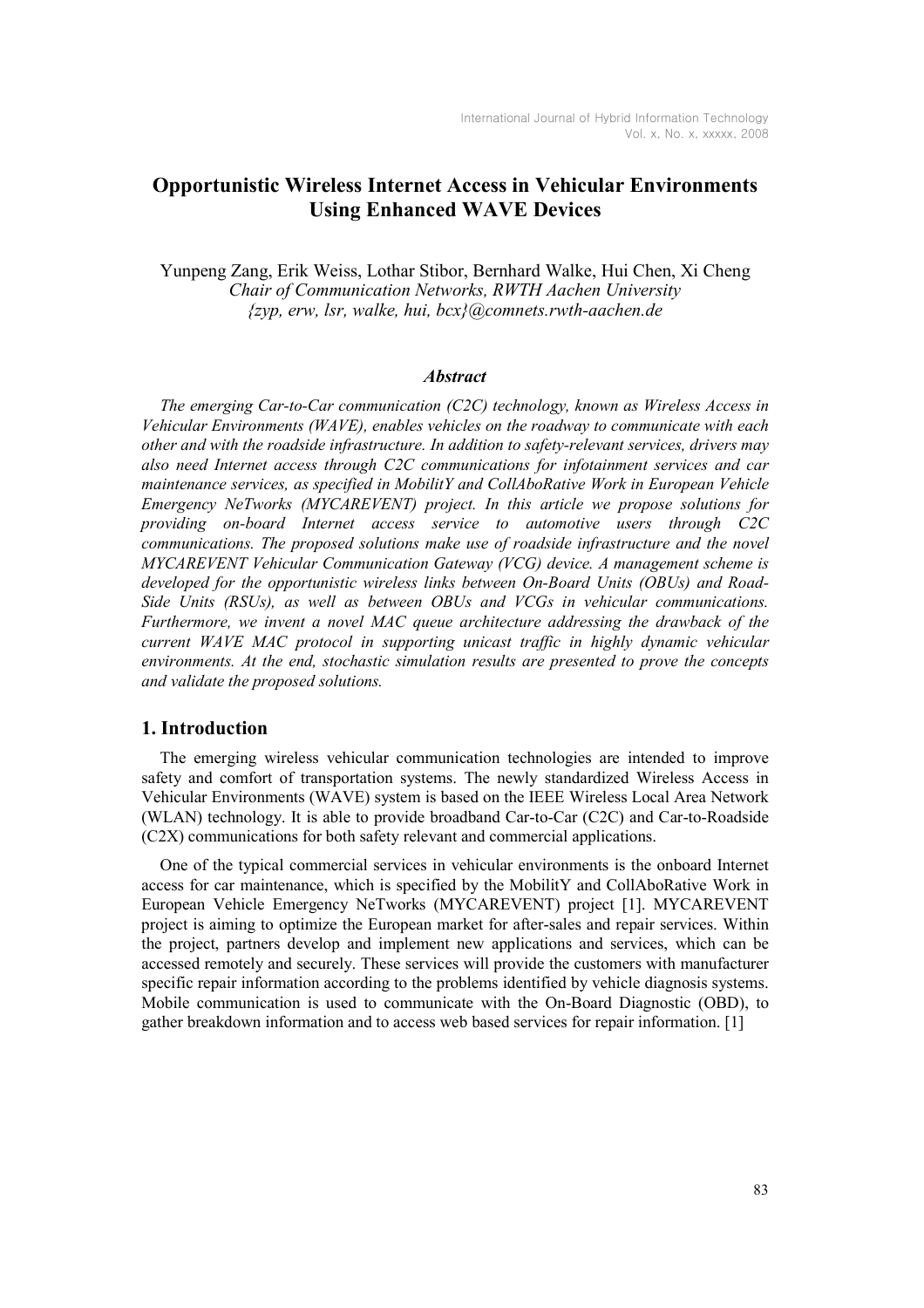

Figure 1. MYCAREVENT information flow

Figure 1 shows the information flow to conduct this service from vehicle failure to the restored mobility. Starting with the car reporting a failure, subsequent information is transmitted to a service provider using mobile communication. This error message is analyzed with an existing database, guidance and repair instructions are provided, and if necessary, a process to deliver additional spare parts is initiated. Transmitting the information enables the roadside assistance solving the problem.

This example shows that the ubiquitous Internet access is essential to the future automotive users. To solve the problem the MYCAREVENT consortium investigated the potential of various mobile devices and communication networks and designed an "always best connected" Vehicle Communication Gateway (VCG) for the roadside patrol and the driver. The VCG is able to seamlessly switch among multiple of available mobile communication networks, e.g. GRPS, UMTS or WLAN, and provide continuous, secure and always best data communication between the end user and the backend MYCAREVENT service portal. [2] However, cost and high system complexity make it difficult for VCG devices to achieve a high market penetration ratio in either short- or long-term market perspective. On the contrary, the emerging WAVE C2C technology is becoming more and more prevailing due to its important role in future active driving safety systems [8]. Furthermore, the WAVE system was designed keeping in mind supports for generic IP services through C2C and C2X wireless links.

In this article, we investigate the feasibility of using the WAVE technology to provide Internet access for automotive users in vehicular environments. Two architectures are studied in this paper. The one is to make use of the direct communication between WAVE On-Board Units (OBUs) and Road Side Unit (RSU), while the other integrates the MYCAREVENT VCGs and WAVE OBUs. Contributions of this work are threefold: 1. We propose and prove the concept of using WAVE system to provide the Internet access for on-road automotive users. 2. In order to make use of the opportunistic wireless communication links between OBUs and RSUs/VCGs we developed a dynamic wireless link management solution in vehicular environments. 3. We reveal a drawback of the current WAVE MAC protocol in supporting the unicast IP communication in highly dynamic Vehicular Ad-Hoc Network (VANET) and invent a novel MAC queue architecture to solve the problem.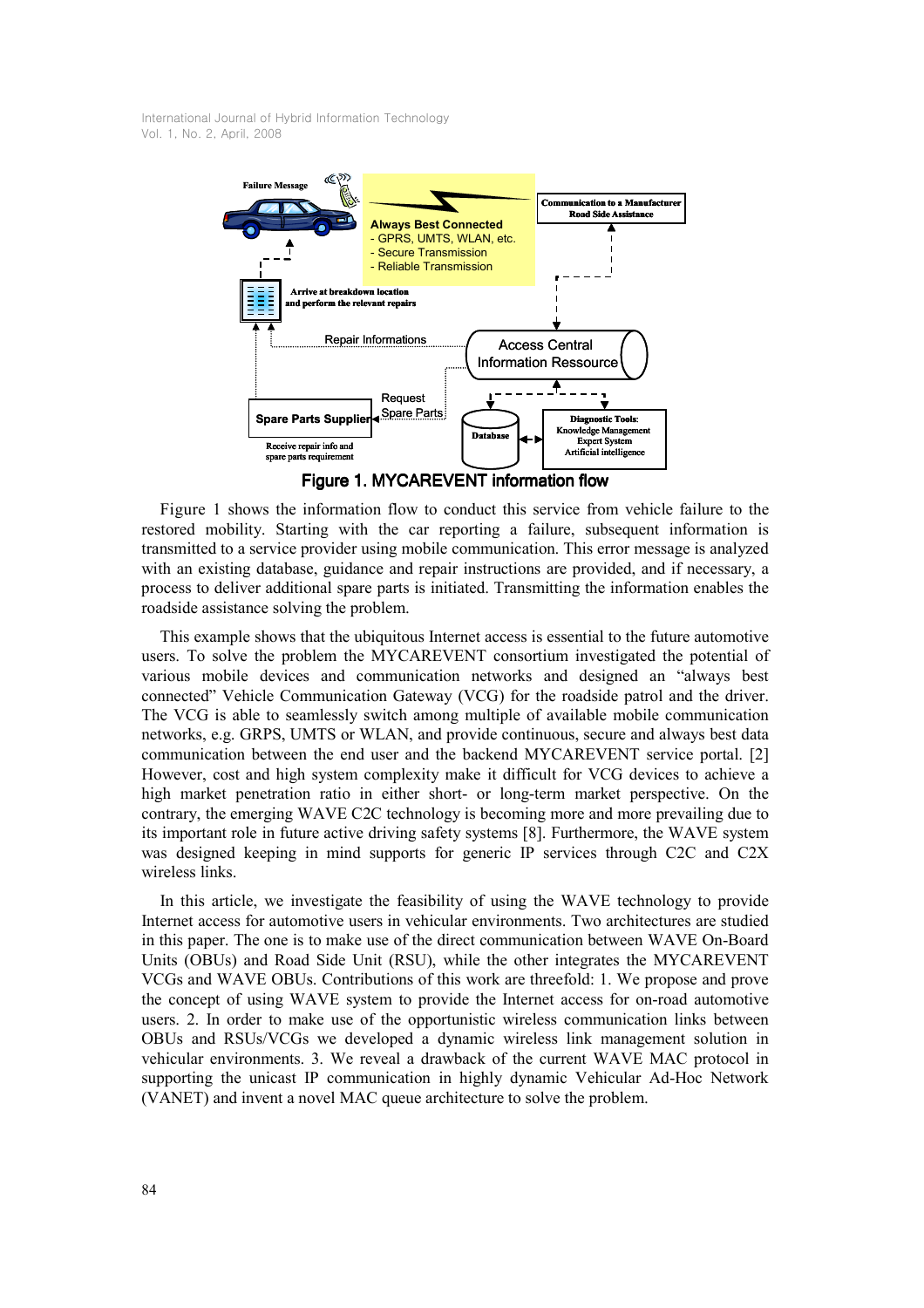The rest of the article is organized as follows: In section 2 and section 3 we briefly review the WAVE system for vehicular communication and the VCG solution developed in MYCAREVENT project [2], respectively. The two kinds of Internet access solutions in vehicular environments using C2C/C2X technologies are described in section 4. In section 5, we concentrate on the MAC layer protocol of the solutions and present the dynamic link management scheme and the enhanced MAC queue architecture regarding the high mobility in VANETs. Section 6 presents stochastic simulation results and discussions. Section 7 concludes the paper with outlooks to future work.

### 2. The Wireless Access in Vehicular Environments (WAVE) system

In order to support various safety and commercial applications in vehicular environments, the IEEE 1609 and IEEE 802.11p [3] task groups developed an IEEE 802.11 WLAN based C2C/C2X communication system, known as Wireless Access in Vehicular Environments (WAVE). This system works on the 5.9GHz ITS frequency band regulated by FCC in the U.S. and by ETSI in Europe. The system diagram of WAVE is illustrated in Figure 2, where the IEEE 802.11p standard specifies the Physical layer (PHY) and the basic MAC layer. All upper layers in WAVE system are regulated by the IEEE 1609 standard family. [4][9]

The IEEE 802.11p PHY is based on the Orthogonal Frequency-Division Multiplexing (OFDM) technology providing up to 27Mb/s data rate out of 10MHz bandwidth. The typical communication distance in WAVE system is from 300m to 1000m, as required by direct C2C and C2X data exchange. The IEEE 802.11p MAC layer is exactly the Distributed Coordination Function (DCF) in IEEE 802.11, which follows the Carrier Sense Multiple Access with Collision Avoidance (CSMA/CA) scheme.[5]



The 5.9GHz ITS frequency band consisting of multiple frequency channels, including one Control Channel (CCH) for system control and safety service usages and plural Service Channels (SCHs) for non-safety commercial applications, e.g. IP traffics. In order to efficiently coordinate the channel access to the CCH and multiple SCHs, a globally synchronized channel coordination scheme based on the Coordinated Universal Time (UTC) was developed in IEEE P1609.4 [4]. As show in Figure 3, the channel time is divided into synchronization intervals with a fixed length of 100ms, consisting of a CCH interval and a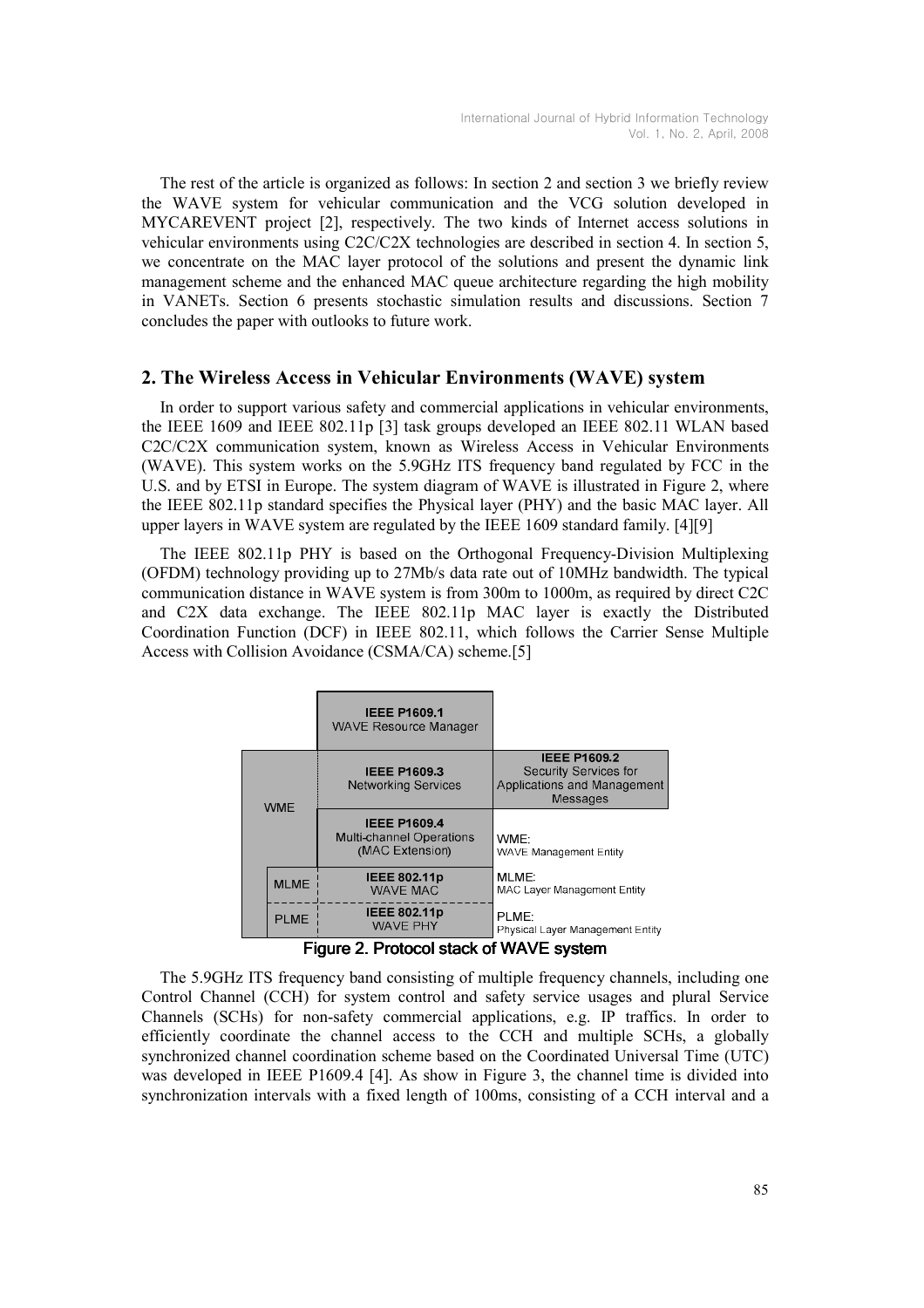SCH interval, each of 50ms. According to the coordination scheme all devices have to tune to CCH during all CCH intervals, where high priority packets, e.g. danger warning messages and management packets, are exchanged. During SCH intervals, devices can optionally switch to SCHs in order to perform non-safety applications, like Internet access. This scheme allows WAVE devices to perform non-safety applications on SCHs without missing important messages on CCH.



Owing to the high dynamic feature of VANET, usually vehicles can only perform opportunistic data exchange with limited communication duration. Therefore, unlike in traditional IEEE 802.11 networks, the Basic Service Set (BSS) in WAVE system is reformed into WAVE BSS (WBSS) which can be established in a fully ad-hoc manner, where no association or authentication is required between communicating OBUs and RSUs. The process of using WBSS to perform data communication services is specified as follows: [3][4][9]

– The WBSS is defined based on WAVE service, e.g. the Internet access service. A WAVE device can take a role of the service either as the service provider or as the service user.

It is the duty of a service provider to periodically broadcast the information of services that can be overheard by potential users in range. The service information, e.g. service profile, channel number and routing information, are composed into the WAVE Service Advertisement (WSA) information element, which is carried by the WAVE Announcement (WA) frame at 802.11p MAC layer and periodically broadcast on CCH.

– At the service user side, when a service user receives a WSA frame from a service provider and the service matches its requirement, the service user will locally decide to join in the WBSS. In the next SCH interval, it will switch to the SCH channel as specified in the WSA to perform the service. In case the service uses IP as the network protocol, in contrary to pure broadcast services, an additional handshake are required between the service provide and the service user to establish the data link.

– Exchange of service data is performed on the dedicated SCH channel as indicated by the service provider.

– In WAVE system there is no explicit handshake process required to terminate the WBSS when the user is leaving the range of the provider.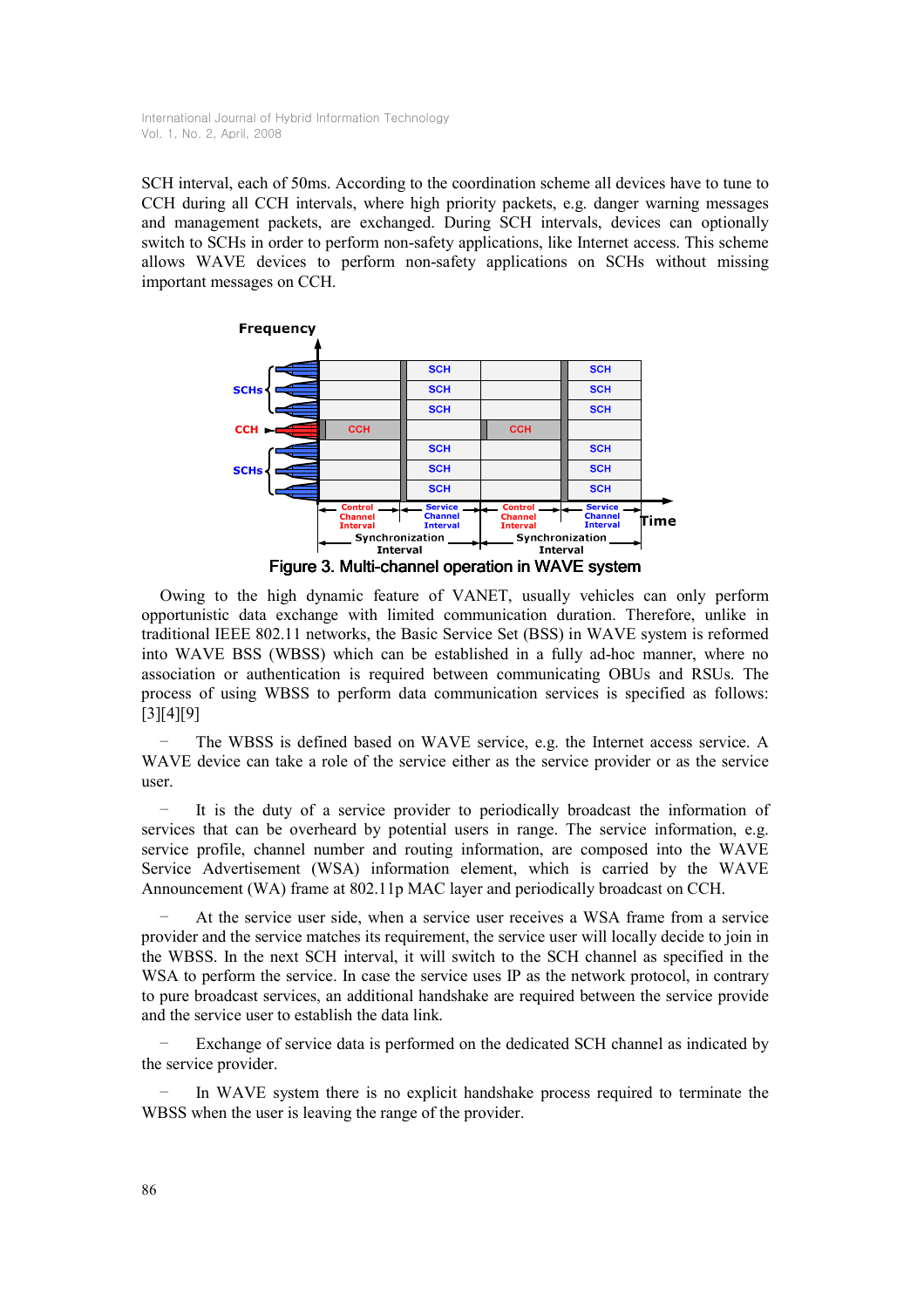It can be seen that the organization of WBSS in WAVE is in favor of reducing the management overhead and tolerating the mobility of vehicle in VANET. Based on this idea and the above described protocol we develop a dynamic link management scheme for wireless Internet access in vehicular environments, as presented in section 5.

# 3. MYCAREVENT Vehicular Communication Gateway (VCG)

The main idea of MYCAREVENT VCG is to incorporate several communication systems such as GPRS, UMTS and WLAN and to provide the gateway users "always best connected" Internet access services. Figure 4 shows the architecture and functionalities of VCG.



Figure 4. MYCAREVENT Vehicular Communication Gateway (VGC)

On the right hand side of Figure 4 the communication towards the service provider is depicted. Several communication media are envisaged. A dynamic network selection chooses the most suitable communication medium according to Quality of Service (QoS) criteria. Moreover, this could also be a combination of two or more parallel communication technologies for better QoS support. The left part describes a classical gateway design, except that many different technologies can be used to attach to the gateway as the central point of communication. Mobile devices, such as the roadside patrol's laptop, driver's PDA or other C2C OBUs will be able to connect to the gateway. The functions mobility management (MM), encryption, authentication, QoS mapping, enhanced reliability and routing are shown in the middle of Figure 4. Thus, the gateway offers an advanced and flexible communication service, through which the Car-side users can enjoy the encrypted and reliable communication within the range of VCG. Opportunistic internet access is also possible for occasionally passing by OBUs, if an efficient service discovery and link management scheme can be used between the VCG and the OBUs.

## 4. Internet access in vehicular environments with WAVE devices

Two architectures of Internet access in vehicular environments using WAVE technology are presented in this section, as shown in Figure 5 and Figure 6, respectively.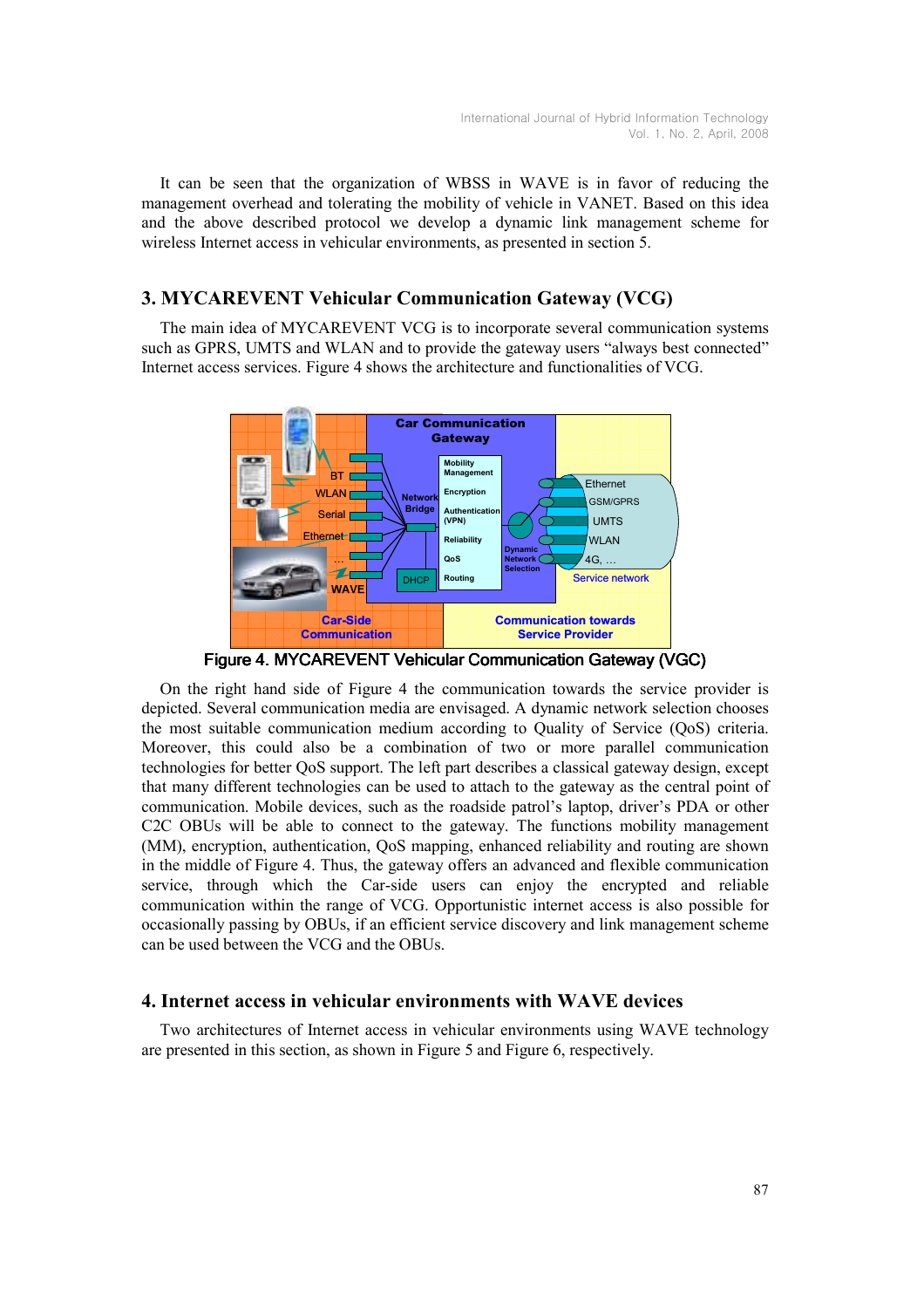

Figure 5. Wireless Internet access through WAVE RSUs

#### 4.1. WAVE RSU Solution

In the WAVE system, the roadside infrastructure, i.e., RSUs usually have connection to the IP backbone and can act as the Internet access service providers for passing by OBUs. The Internet access will be a WAVE service provided on SCHs. This solution is also known as drive-thru Internet in [6], where the original IEEE 802.11 WLAN technology is used.

#### 4.2 MYCAREVENT VCG solution

The second solution integrates WAVE C2C/C2X communications with the MYCAREVENT VCGs. As shown in Figure 6, for safety reason all WAVE OBUs have to self-organize into VANET on the roadway and keep communicating with each other. Some of these vehicles that have VCG equipped may operate as the Internet access gateways of the autonomously formed VANET. The VCGs, in this case, on the one hand connect to the Internet service provider through UMTS, GPRS or WiMAX, while on the other hand provide Internet access using the WAVE C2C communication to other surrounding vehicles. In the example illustrated in Figure 6 a broken vehicle located outside the RSU range may have opportunity to get Internet access via the passing by VCGs.



The common point of these two architectures is that WAVE C2C users have to detect the opportunistic Internet access services provided by either RSUs or VCGs, and perform data communication within the limited duration in VANET.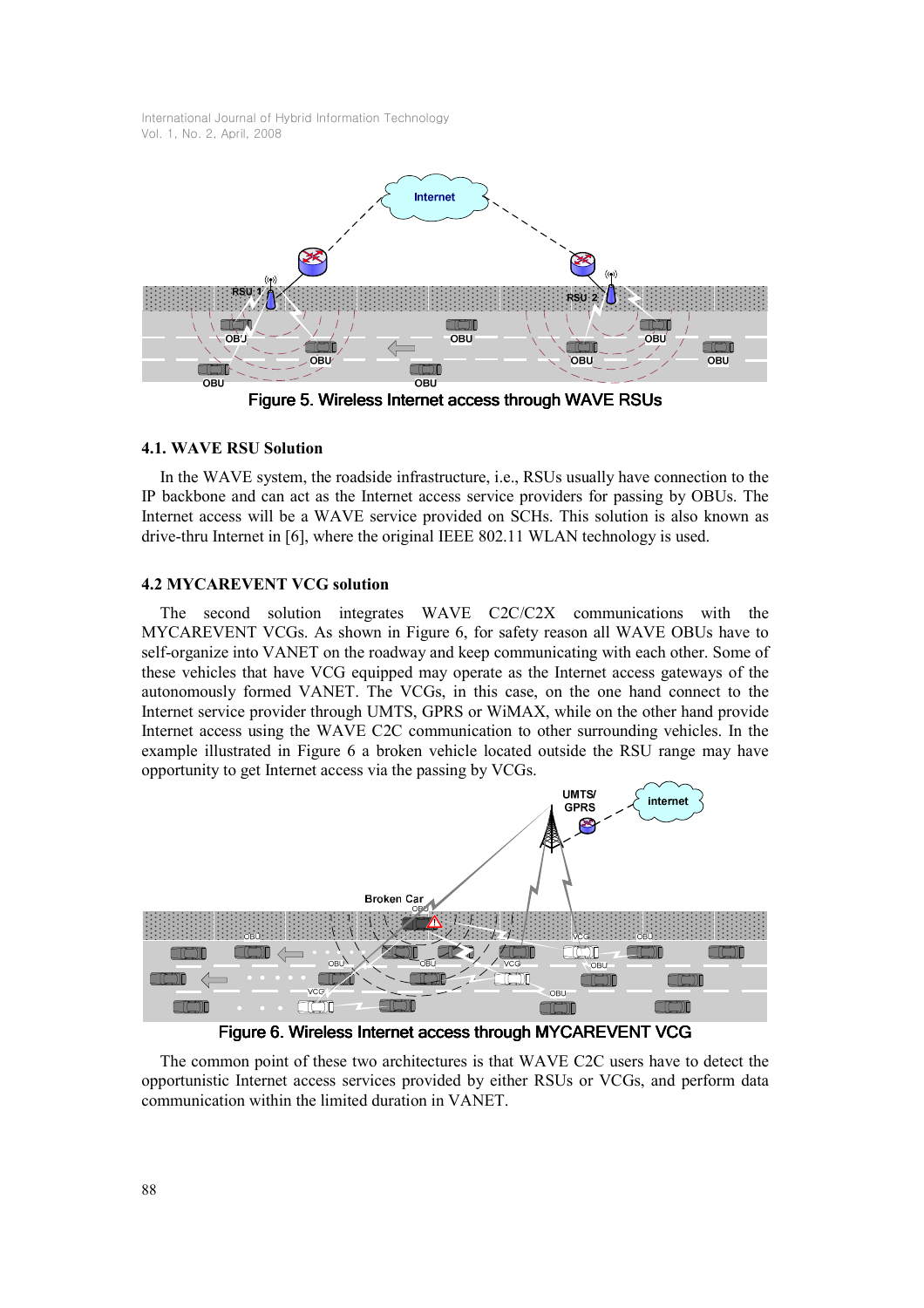### 5. MAC enhancements to WAVE protocol for Internet access in VANET

Challenges of providing Internet access to automotive users include the unreliable quality of wireless link, non-deterministic communication opportunities and the limited communication duration, which are all owing to high vehicle mobility.

The performance of providing Internet access to automotive users using IEEE WLAN technologies has been studied with field test in [6][7][10][11]. The architecture being studied in these works is known as drive-thru Internet and is similar to the WAVE RSU solution we described in the previous section. Common conclusions from these works include: (1) Although the communication range and duration are limited, the amount of data being delivered is still considerable; (2) The whole communication process of drive-thru Internet consists three phases, namely entry phase, production phase and exit phase and only the production phase is considered to be really productive; (3) The currently protocol can achieve only a small portion of the possible throughput, e.g. 50% [10], due to the sub-optimized protocol; (4) Protocol overhead and efficiency in high mobility environments are the main reasons for the unsatisfied performance. Therefore, one direction to solve these problems is to redesign the protocol taking consideration of the high dynamic feature of VANET. In the following subsections we concentrate on the MAC layer and proposed two mechanisms in this direction. Unlike previous works, our study uses the newly standardized WAVE system, instead of the traditional IEEE 802.11 WLAN, since WAVE is specifically developed for high mobility vehicular environments. Another extension to the previous works is that instead of the simple scenario with only one Internet service user and one provider, we try to figure out the solution for more realistic VANET scenarios consisting of multiple Internet users and access providers.

#### 5.1.1. Dynamic Link Management in VANET

As studied by Hadaller et al. [10] the ability of MAC layer protocol in dealing the highly dynamic opportunistic wireless link is essential to the throughput performance. In this section, we propose a highly efficient dynamic link management scheme using the WBSS concept developed in WAVE.

The main idea is that instead of treating the drive-thru process as a while session, the process is divided into multiple of sub-sessions, which are mapped to the synchronization intervals at WAVE MAC layer. The links between OBUs and RSUs are consistently monitored and managed in each session. That means the MAC entities of OBUs and RSUs can perform data communication only when the link state is healthy enough. This is important in realistic VANET scenarios, as when multiple users share the same channel resource, unnecessary transmissions may produce pure interference and congest the channel.

Based on the CCH/SCH interval structure and the WBSS concept in WAVE we design a link state monitor and management scheme composed with the periodical WSA frame from RUS and a hand shake process before the each data exchange on SCH.

The Message Sequence Chart (MSC) for the service discovery and link establishment process is shown in Figure 7. Generally the process follows the WBSS operation specified in section 2. In order to cope with the high mobility in VANET, we propose to suspend all existing wireless links at the end of each SCH interval. A suspended link can be resumed in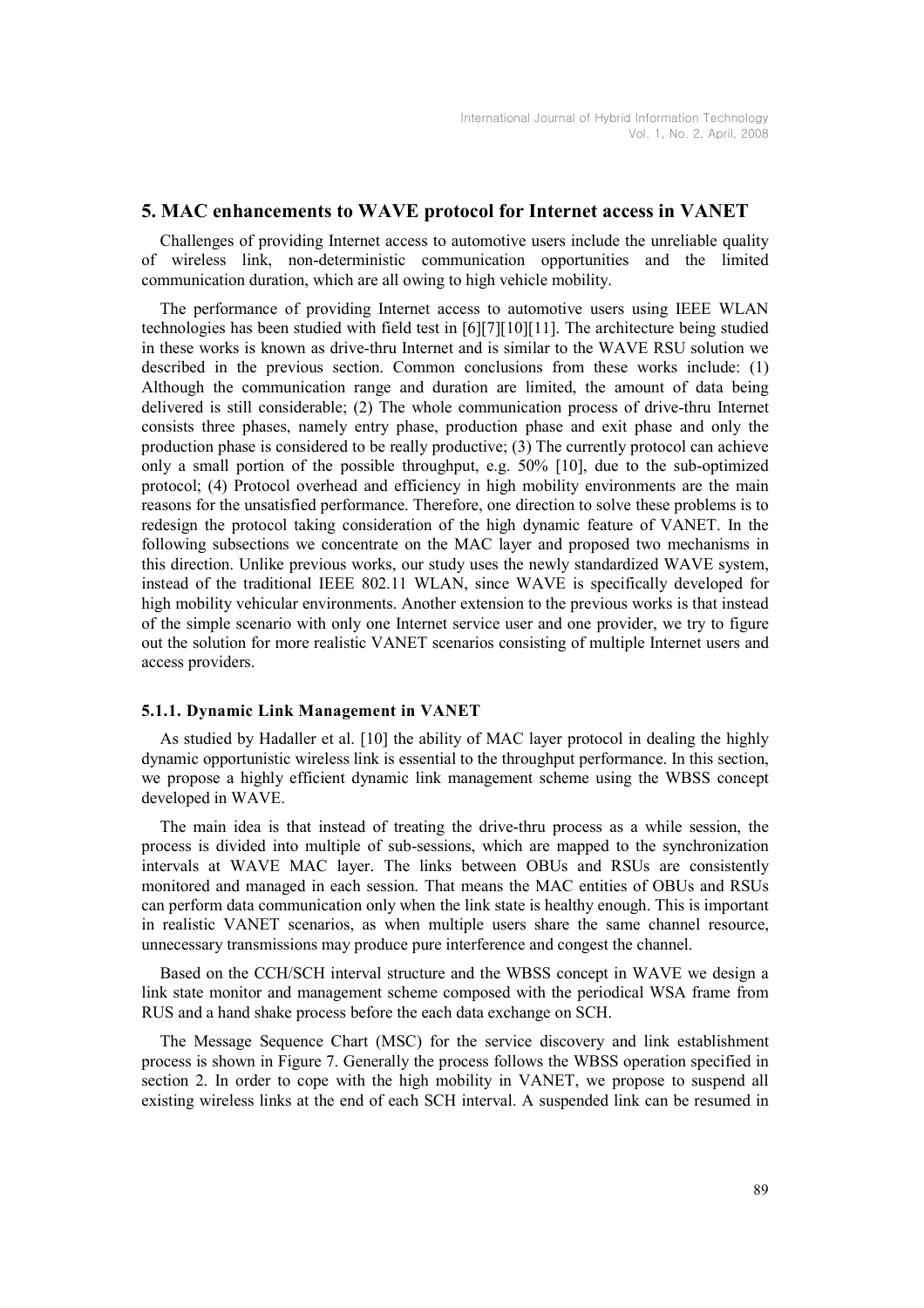the next SCH interval only if a successful WSA and service request handshake is performed between the corresponding provider and user in the CCH preceding the next SCH. Otherwise it keeps suspended. If a link has been suspended for n continuous synchronization intervals, it is will be abandoned, as the pair may have already been out the range of communication. According to the WAVE standard, the synchronization interval is 100ms, consisting 50ms CCH interval and 50ms SCH interval, which is short enough to trace the position update of vehicles. Although this process introduces overhead for link management, the overhead is on the CCH and will not hinder the data transmission on SCHs. This link management scheme can efficiently reduce unnecessary interference and guarantee the system throughput,



Figure 7. MSC of dynamic link management scheme for WAVE IP traffic services

#### 5.1.2. Enhanced WAVE MAC Queue Architecture for VANET

In this section we invent a novel architecture of packet queuing scheme to the current WAVE MAC for better performance in highly dynamic VANET.

In order to support data traffics of different priorities the current WAVE MAC employ the same MAC queue architecture as in IEEE 802.11e [5], which is shown in Figure 8. In the WAVE system, two groups of traffic queues are maintained independently for CCH and SCH access. In each group four traffic queues are assigned to four Access Categories (ACs), which are mapped to four different user priorities of the traffic. Each queue is a virtual station conducting backoff independently and competing for the channel access with other queues in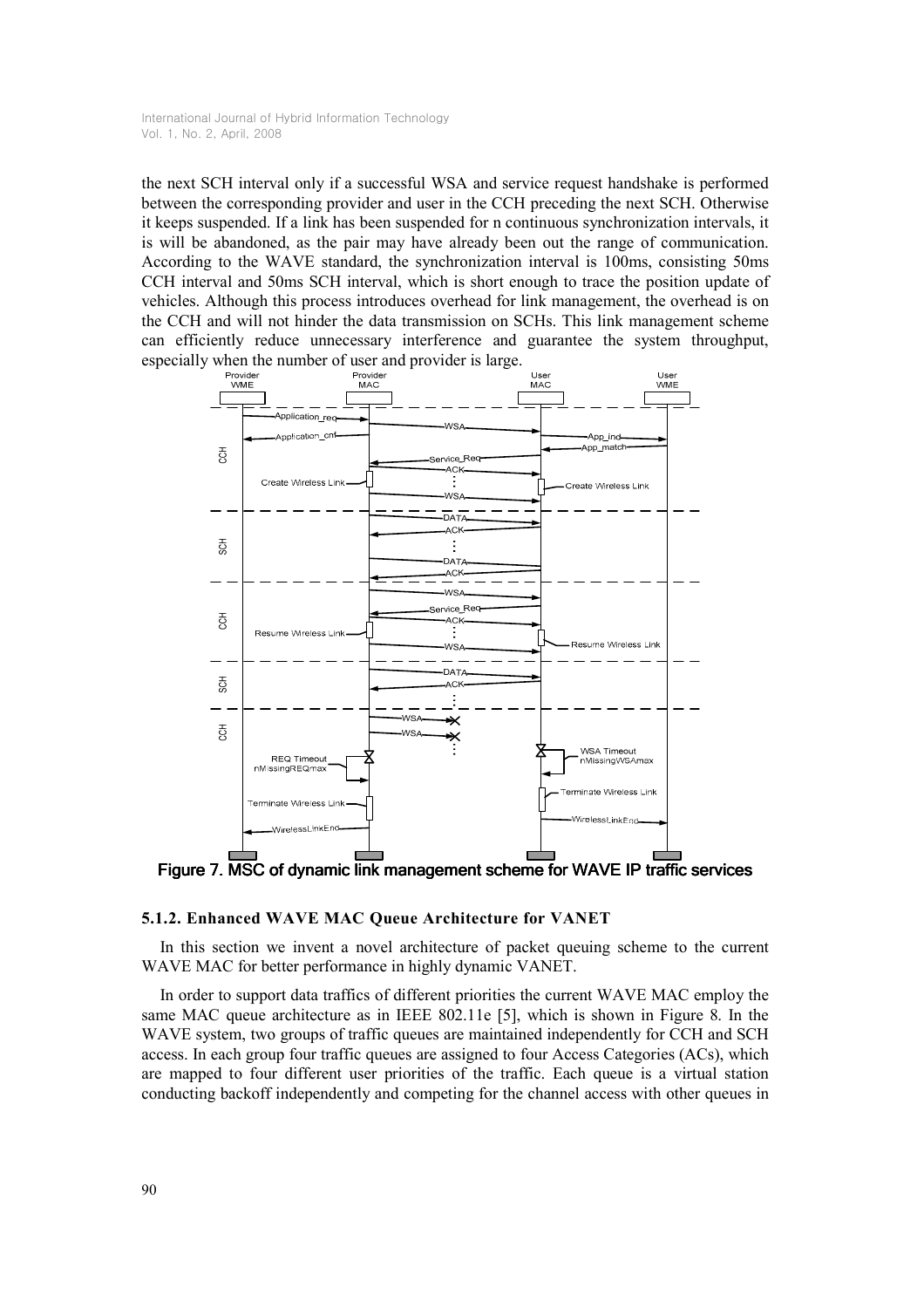the same group. The Internal Contention is to choose a winner of the competition according to user priorities. These two groups of queues work alternatively during CCH and SCH interval, which is managed by the Channel Selector. It can be seen that all data packets of the same priority are filled in to the same queue, no matter which wireless link they belong to. Moreover, according to the IEEE 802.11p MAC, the queue works in a First-In-First-Out (FIFO) way and a packet will not be removed from the queue until it is successfully acknowledged or the retry limit of the packet is reached.



Figure 8. IEEE 1609.4 WAVE MAC queue architecture

However, this scheme has a drawback in high mobility VANET. As shown in Figure 9, packets of the same priority but for different wireless links are buffered into the same FIFO queue. The problem occurs when a wireless link is broken because of vehicle movement. The obsolete packets of the broken link are retransmitted again and again, which blocks the packets for the other wireless links that are alive, until the dynamic wireless link management realizes the link is out of date and discards all its obsolete packets from the queue.





To solve this problem we propose a new MAC queue architecture, namely wireless Link Based Queue (LBQ) architecture, as shown in Figure 10. Comparing to the old architecture there are two major differences. The first one is that for each wireless link there is a unique queue, i.e. only packets of this wireless link are stored. The second change is that in addition to the Internal Contention among different ACs, we introduce a second level of Internal Contention among different wireless links of the same AC. Combined with the dynamic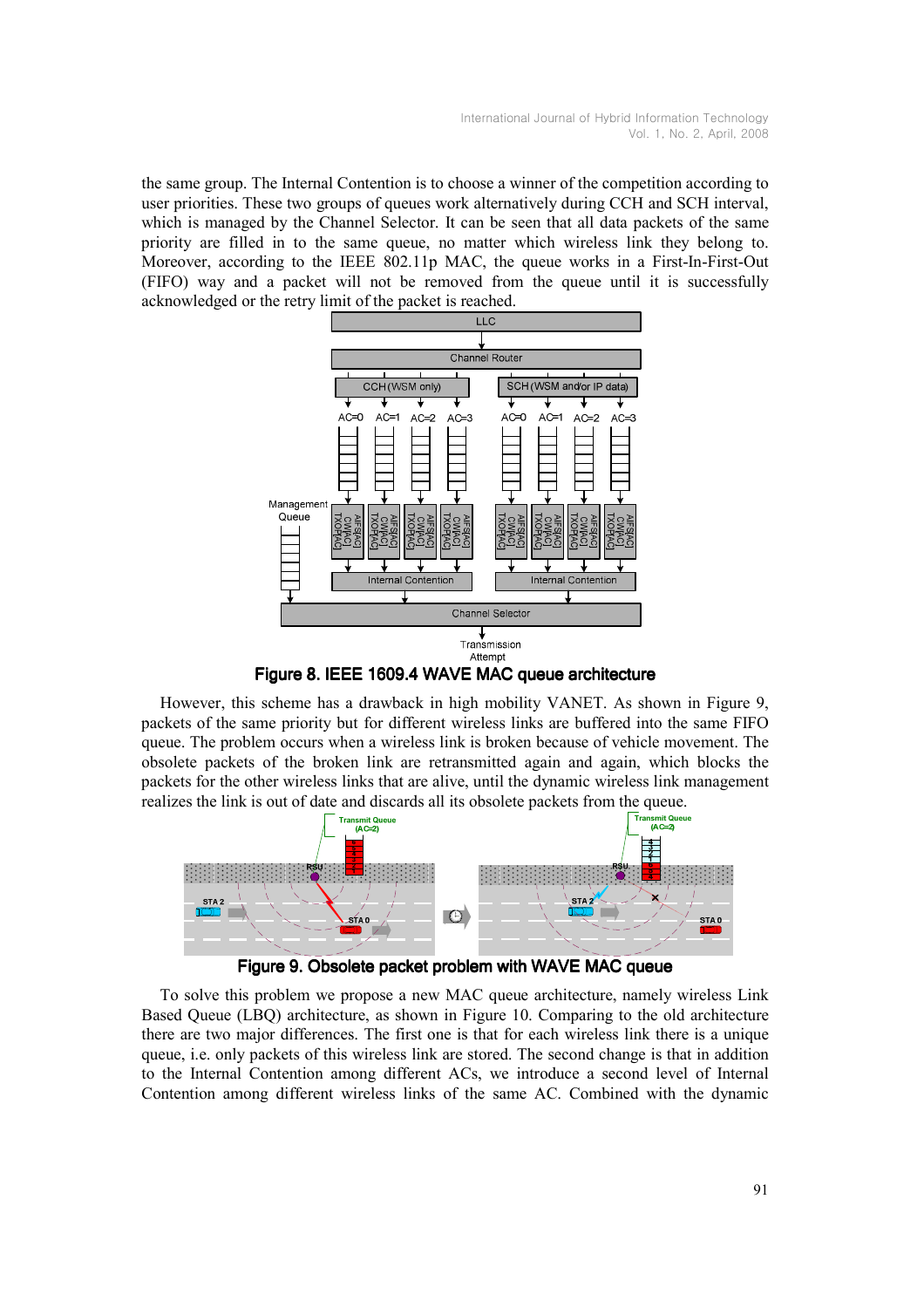wireless link manage scheme described in the previous subsection, this architecture allows only packets of wireless links that are alive compete the channel access. Therefore, the waste of channel resource caused by obsolete packets can be avoided, i.e. achieving better system performance, as we shown with simulation results in section 6.



Figure 10. Wireless link based MAC queue architecture for WAVE

### 6. Simulation results

Simulative performance evaluations are conducted with the Wireless Access Radio Protocol II (WARP2) simulation environment developed in chair of communication networks, RWTH Aachen University. The WAVE MAC and PHY protocols have been implemented in WARP2. [12] All simulations are performed with the WAVE CCH/SCH multi-channel architecture, as specified in section 2. In the simulations, all devices are assumed to be perfectly synchronized in order to perform the CCH/SCH switching. It has to be mentioned that the CCH interval takes only half of the overall channel time. Thus, the results shown here represent half of the capability of IEEE 802.11p PHY. The simulation parameters are taken from the current IEEE 802.11p standard draft, as shown in Table 1.

| Table 1. PHY&MAC relevant parameters |            |
|--------------------------------------|------------|
| Parameter                            | Value      |
| OFDM symbol duration                 | $8 \mu s$  |
| PLCL preamble length                 | $32 \mu s$ |
| PLCP header length                   | $8 \mu s$  |
| pSlotTime                            | $16 \mu s$ |
| pSIFS                                | $32 \mu s$ |
| pDIFS                                | $64 \mu s$ |
| MAC frame header size                | 30B        |
| ACK frame header size                | 10B        |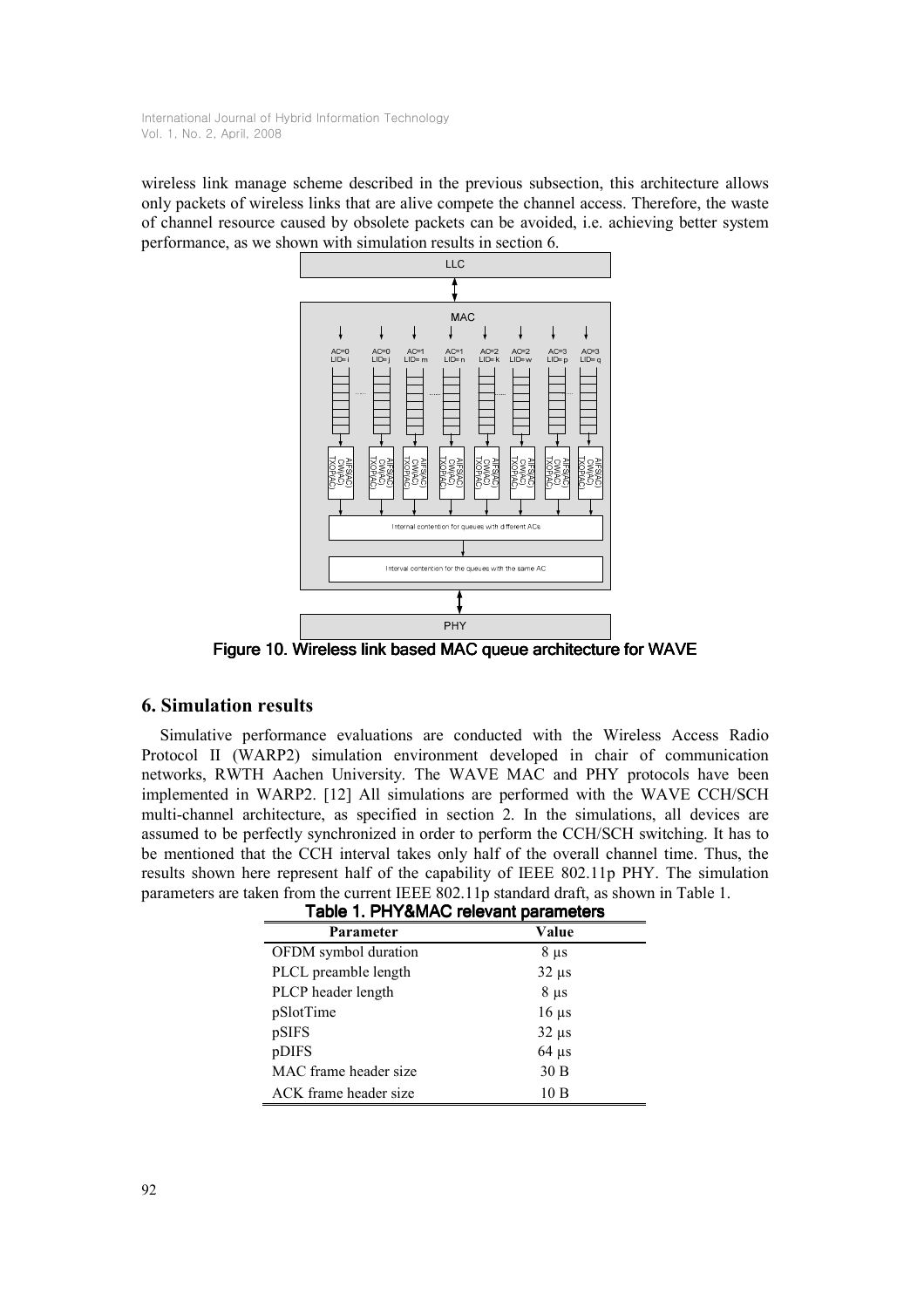First of all, we show the effectiveness of the dynamic link management scheme and the enhanced MAC queue architecture. The simulation scenario is depicted in Figure 11, where three OBUs pass by two WAVE RSUs in sequence. Each vehicle initiates an IP link according to the link management process specified in section 5 and downloads data from the RSU. All OBU and RSU use queue size of 50 at MAC layer, PHY mode of 16QAM½, i.e. 12Mb/s, MAC Service Data Unit (MSDU) size of 512B and overloaded traffic source for each link. Figure 12 shows the distance between each vehicle and the closest RSU to it.



Figure 11. Simulation scenario for the MAC queue enhancement



Figure 12. Distance between each vehicle and RSUs

Figure 13 and Figure 14 show the instant throughput over time, during which vehicles are moving from the range of RSU1 to that of RSU2. The instant throughput is evaluated with the time interval of 100ms. In Figure 13, it is observed that with the original WAVE MAC queue architecture the throughputs of the later two cars, i.e. the green one and the blue one, are seriously deteriorated due to the obsolete packets of the first car (red) in the same queue. However, with the proposed Link Based Queue (LBQ) architecture and the dynamic link management scheme the instant throughputs of the green and the blue vehicles are greatly improved, as shown in Figure 14, since according to the LBQ scheme the packets of each wireless link are maintained in logically separated queues. Consequently, the overall system throughput with LBQ architecture is much higher than that with the current WAVE MAC queue architecture.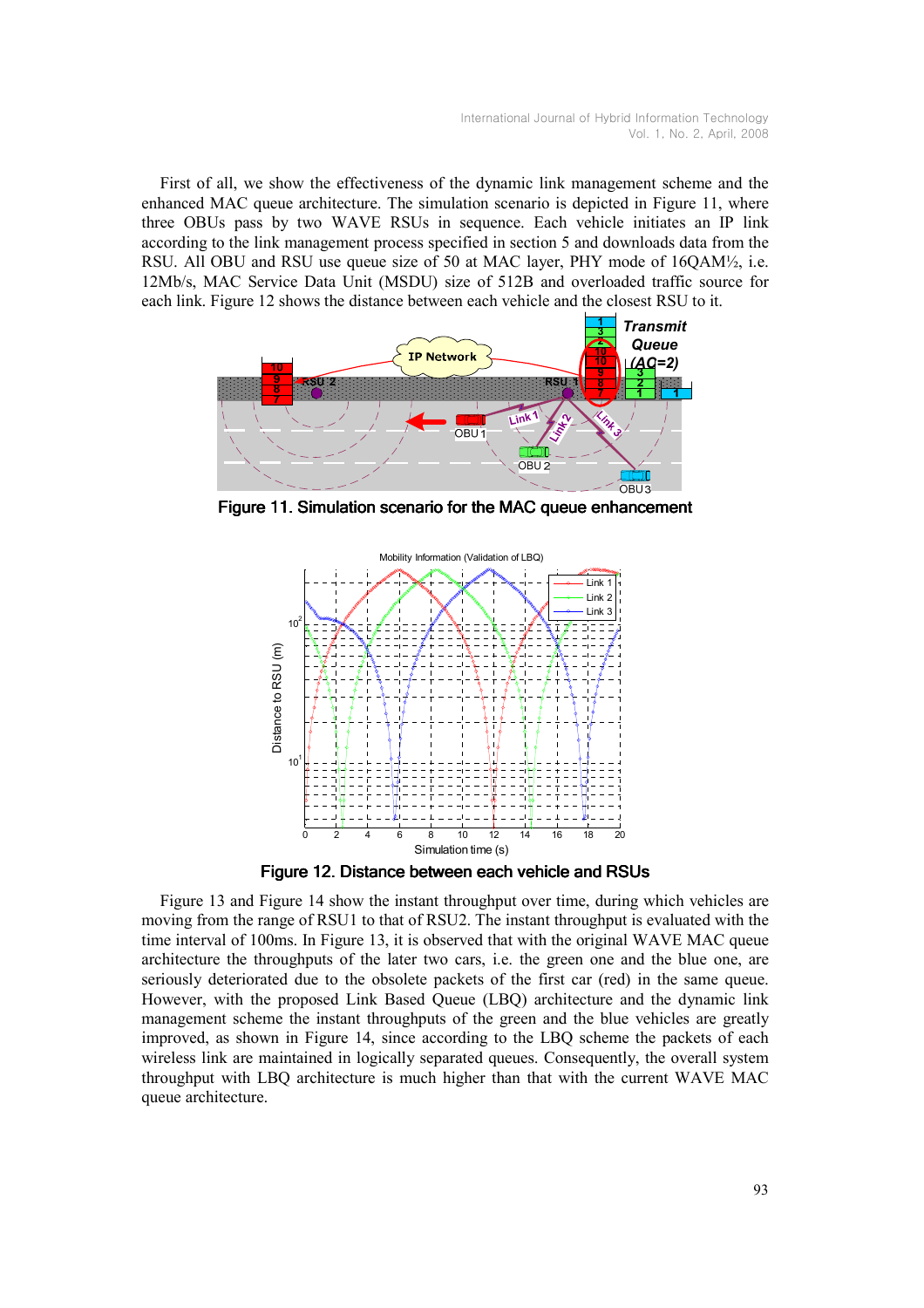

Figure 13. Instant throughput without link based MAC queue



Figure 14. Instant throughput with link based MAC queue (b)

Secondly, we evaluate the MYCAREVENT VCG solution for Internet access in vehicular environments taking account of the VCG market penetration ratio. The scenario is shown in Figure 6, where a crashed vehicle stops at the roadside and uses WAVE C2C communication to VCG for the opportunistic Internet access. In this work, our focus is on the performance of opportunistic WAVE C2C communication. For the reason of simplicity, we model the link between each VCG and the UMTS base station as the constant bit rate link of 384kb/s, and the data buffer on each VCG can hold 50 packets for each C2C link.

In this scenario a three-lane highway on one direction is considered with vehicles allocated with inter-vehicle distance of 60, 80 and 100 on slow, middle and fast lanes, respectively. The scenario parameters are given in

Table 2.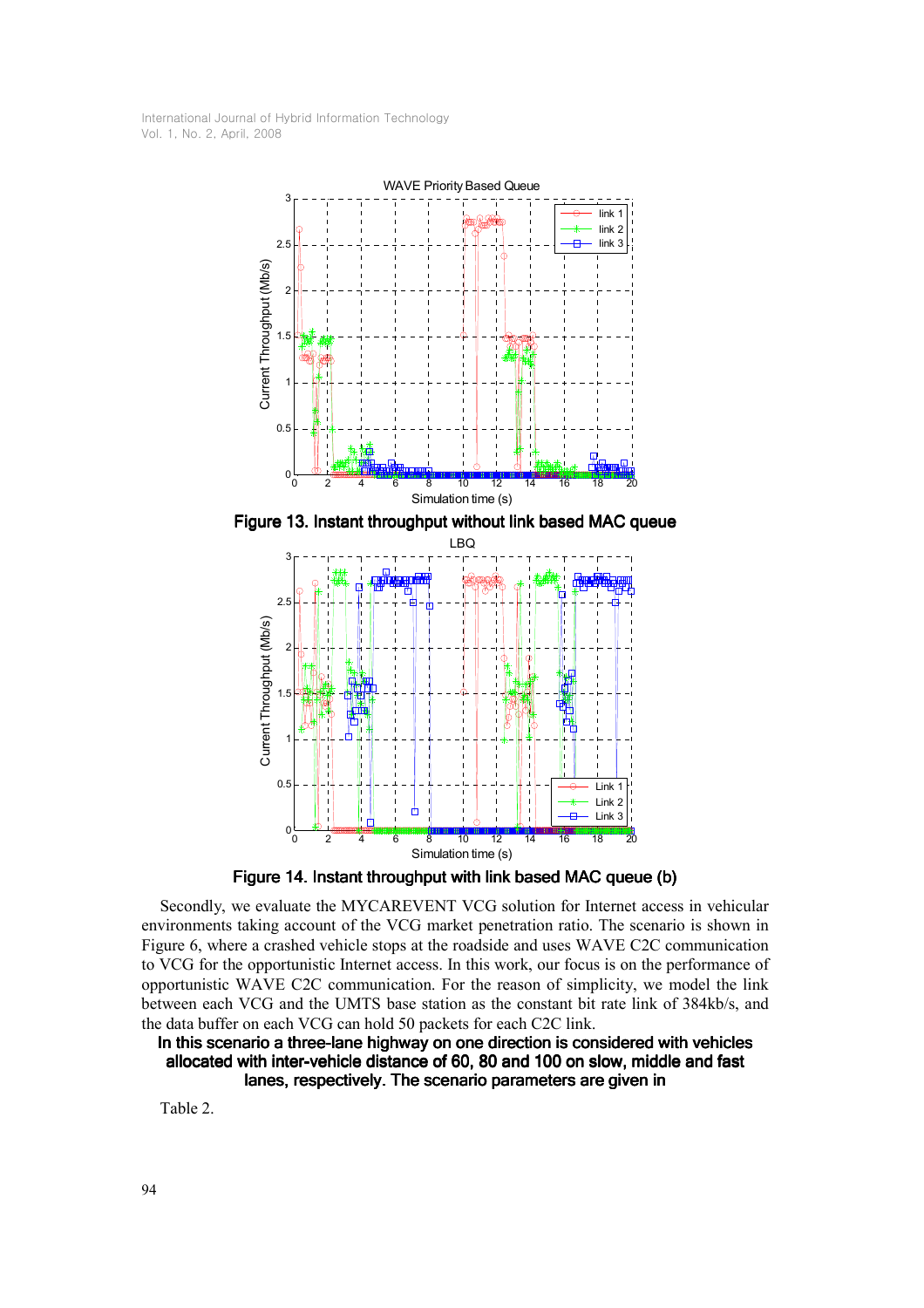Table 2. Simulation parameters of MYCAREVENT VCG solution

| Parameter                | Value                     |
|--------------------------|---------------------------|
| Vehicle speed            | 80, 120 and 160 km/h      |
| Vehicle density          | 39 vehicle/km             |
| TX Power                 | $200 \text{ mW}$          |
| PHY mode                 | BPSK 1/2 (3Mb/s)          |
| Traffic load             | 384 kb/s/VCG              |
| Packet size              | 512 B                     |
| Penetration ratio of VCG | $1\% - 9\%, 10\% - 100\%$ |

The VCG penetration ratio is defined as the ratio of vehicles equipped with VCG devices to overall number of vehicles in the scenarios. Vehicles with VCG are randomly distributed in each simulation.



Figure 17. Instant throughput at the broken car (VCG penetration ratio 100%)

Figure 15-Figure 17 show the instant throughput when the penetration ratio of VCG is 2.6%, i.e., 2 out of 78 vehicles have VCG devices, 20.5% and 100%, respectively. It is obvious that due to the limited communication range of OBUs and VCGs, the link can be established only when the broken car and certain VCG are in range of each other, which is referred to as opportunistic communication. When the market penetration ratio of VCG is low, e.g. 2.6% in Figure 15, the link between OBU and VCG are intermittent and the average throughput is fairly low. If the VCG penetration ratio reaches 20.5%, the broken car can have almost continuous Internet access all through the time. The reason is that with the given vehicle density, communication range and penetration rate of 20.5%, statistically there are always 3-4 VCGs in the range of the broken car.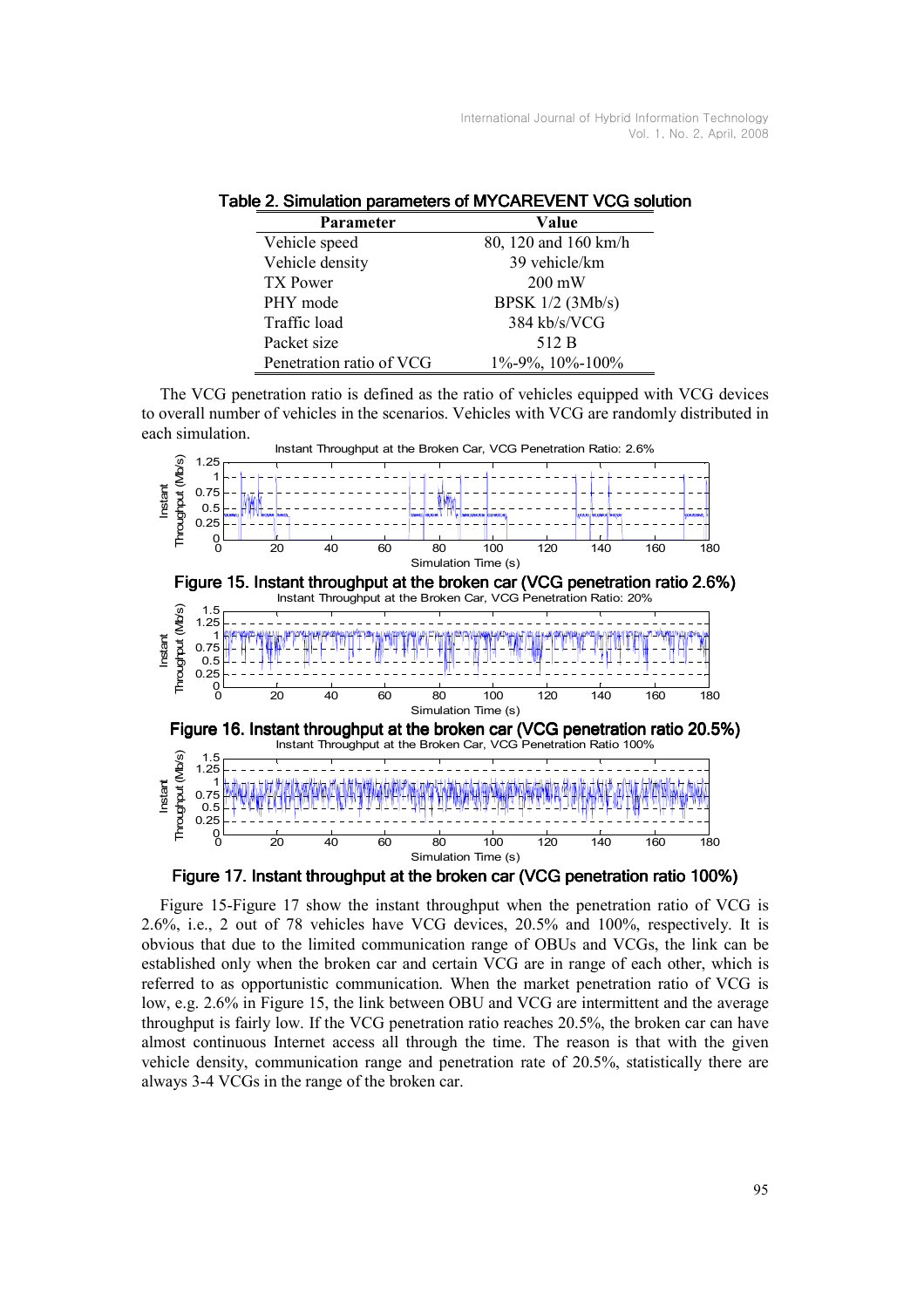

Figure 19. Average throughput vs. VCG penetration ratio (b)

By multiplexing the simultaneously existing C2C links to multiple VCGs, the broken car can reach the maximum throughput that is supported by the IEEE 802.11p SCH, i.e. about 1Mb/s using BPSK1/2 mode. The results in Figure 18 also show a almost linearity relationship between the average throughput and increasing penetration ratio of VCG till 11.5%. However, simply increasing the penetration ratio of VCGs does not help anymore after 20%. As shown in both Figure 17 and Figure 19, the average throughput decreases with the increasing VCG penetration ratio. It is due to the CSMA scheme of IEEE 802.11p MAC, whose performance deteriorates with the increasing number of contending stations in range.

#### 7. Conclusion

Starting from a typical Internet access application on the roadway for car maintenance, in this article we studied the solution for providing Internet access to automotive users through WAVE C2C/C2X wireless communication. Two architectures of providing Internet access to drivers using OBU to RSU communication and using OBU to VCG communication are presented. Additionally, our study on the MAC layer protocol shows that using the proposed dynamic link management scheme and the link status based MAC queue architecture, the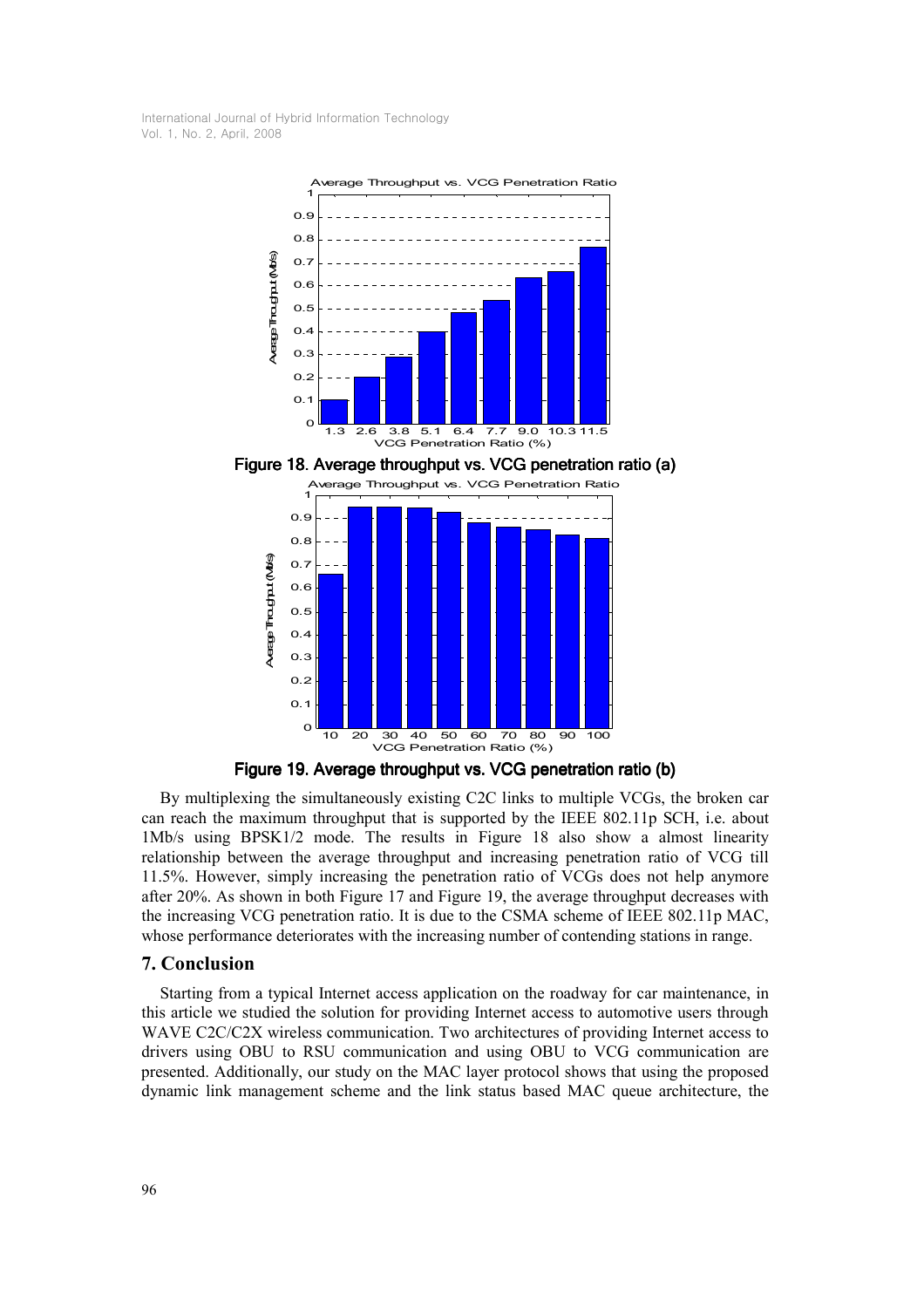WAVE system can efficiently support Internet access application even in highly dynamic vehicular environments.

In this work we conducted an early attempt toward using WAVE C2C/C2X communication for providing general IP services to automotive users. However, to make the wireless Internet access really happen on the roadway we have still many open problems, such as the user privacy and information security problems, routing and data buffering issues in dynamic network, cost and billing problems, etc. During the study, we realize that most of the challenging issues are results from the movement of vehicles and the dynamic network topology. To deal with these problems, the ability of environment awareness is required at each of the OBU. For the future work, we would like to enhance the current WAVE protocol with mobility awareness and use the acquired information to further improve the channel access efficiency.

#### 8. Acknowledgement

The authors would like to thank Guido Hiertz, Dr. C.-H. Rokitansky, Hans-Jürgen Reumerman and Fahad Aijaz for their support and insightful advices to this work.

### 9. References

- [1] MobilitY and CollAboRative Work in European Vehicle Emergency NeTworks, 6th Framework European Project, IST-004403; www.mycarevent.com
- [2] Weiss, E.; Gehlen, G.; Muehleisen, M.; Rokitansky, C.-H.; Walke, B.; Georgi, L., Architecture of an Always Best Connected Vehicular Communication Gateway, In Proceedings of the 64th IEEE Vehicular Technology conference, p. 6, Montreal, Canada
- [3] IEEE Standard for Information technology –Part 11: Wireless Medium Access Control (MAC) and Physical Layer (PHY) specifications: Amendment 3: Wireless Access in Vehicular Environments (WAVE), IEEE Draft Amendment P802.11p/D1.0, Feb. 2006
- [4] IEEE P1609.4, Wireless Access in Vehicular Environments (WAVE) Multi-Channel Operation, IEEE Draft Standard P1609.4/D08, Apr. 2006
- [5] Mangold, S.; Choi, S.; Hiertz, G.; Klein, O. and Walke, B. Analysis of IEEE 802.11e for QoS support in wireless LANs, Wireless Communications Magazine, IEEE, 2003, Volume 10, Page 40 – 50
- [6] Ott, J. and Kutscher, D., The "drive-thru" architecture: WLAN-based Internet access on the road Vehicular Technology Conference, 2004. VTC 2004-Spring. 2004 IEEE 59th
- [7] Gass, R.; Scott, J. and Diot, C. Measurements of In-Motion 802.11 Networking 7th IEEE Workshop on Mobile Computing Systems and Applications, 2006. WMCSA '06. 2006, 69 – 74
- [8] The CAMP Vehicle Safety Communications Consortium consisting of BMW, D. and VW. Vehicle Safety Communications Project, Task 3 Final Report, Identify Intelligent Vehicle Safety Applications, Enabled by DSRC U.S. Department of Transportation, National Highway Traffic Safety Administration, 2005
- [9] IEEE P1609.3, Wireless Access in Vehicular Environments (WAVE) Networking Services, IEEE Draft Standard P1609.3/D17, Nov. 2005
- [10]Hadaller, D.; Keshav, S.; Brecht, T. and Agarwal, S. Vehicular opportunistic communication under the microscope MobiSys '07: Proceedings of the 5th international conference on Mobile systems, applications and services ACM Press, 2007, p. 206-219
- [11]Ott, J. and Kutscher, D. Drive-thru Internet: IEEE 802.11b for "automobile" users Twenty-third Annual Joint Conference of the IEEE Computer and Communications Societies INFOCOM 2004
- [12]Zang, Y.; Stibor, L.; Orfanos, G.; Guo, S. and Reumerman, H.-J., An Error Model for Inter-Vehicle Communications in Highway Scenarios at 5.9GHz Proceedings of the Second ACM International Workshop on Performance Evaluation of Wireless Ad Hoc, Sensor, and Ubiquitous Networks 2005, 49-56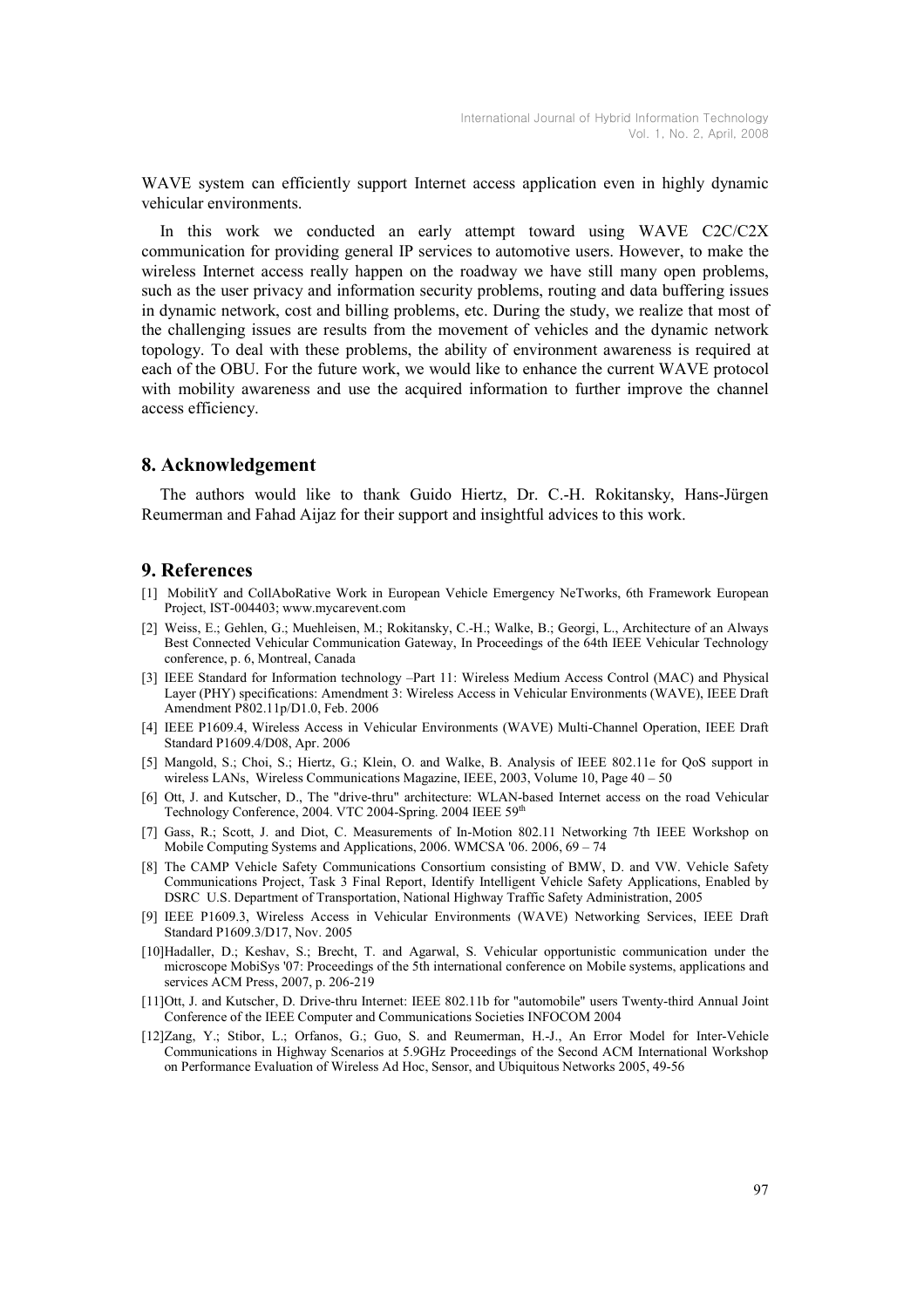### Authors



Yunpeng Zang received his B.Engr. and M.Sc. from Beijing University of Posts and Telecommunications, China, in 1999 and 2002, respectively. Since 2003, he works as a research assistant towards his PhD in Chair of Communication Networks (ComNets), RWTH Aachen University, Germany. His current research interests are in wireless vehicular communications, wireless personal area networks and wireless mesh networks. He is a student member of IEEE since 2000.



Erik P. Weiss received his diploma degree in Electrical Engineering from Aachen University, RWTH, Germany, in 2001. After his studies, he joined the Chair of Communication Networks (ComNets) at RWTH Aachen University, where he is working towards his Ph.D. degree. He participates in the IPonAir project in cooperation with T-Systems. He was involved in the European 6th framework project IST-MYCAREVENT for vehicular diagnosis and maintenance and led the work package for mobile communication (WP4). At present, he is working for T-Mobile Deutschland GmbH in the area of network deployment strategy. He is a student member of IEEE, inventor/coinventor of several patents and has authored/ co-authored several papers at IEEE conferences.



Lothar Stibor received his diploma degree in Electrical Engineering in 2004 from RWTH Aachen University. Since then, he is with the Chair of Communication Networks where he is working towards his Ph.D. His research interests are distributed medium access protocols for vehicular ad-hoc networks. He is involved in the design and standardization of IEEE 802.11p.